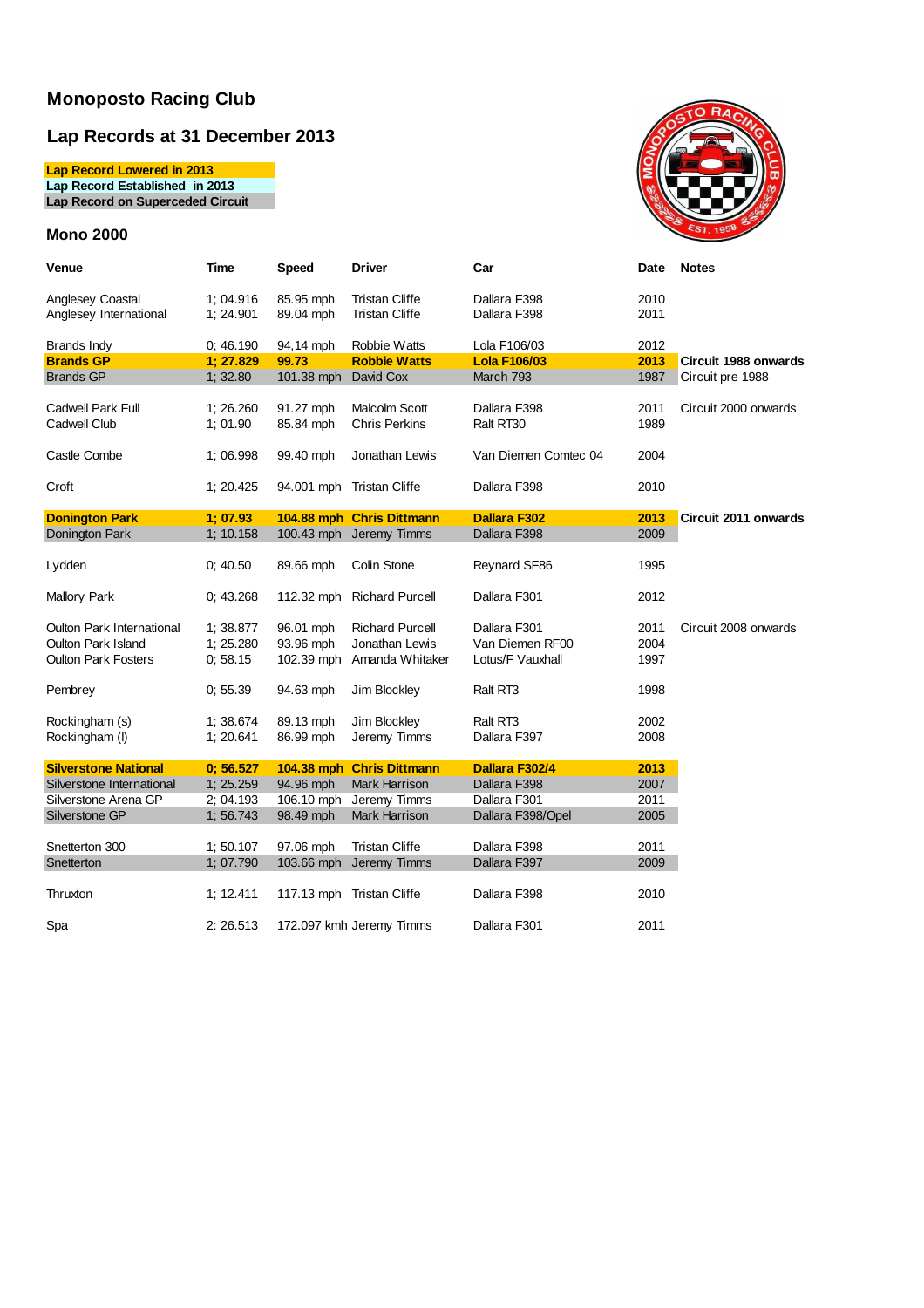## **Lap Records at 31 December 2013**

**Lap Record Lowered in 2013**

**Lap Record Established in 2013**

**Lap Record on Superceded Circuit**

### **Mono Classic 2000**



| Venue                                      | Time                   | <b>Speed</b>           | <b>Driver</b>                        | Car                                    | Date         | <b>Notes</b>         |
|--------------------------------------------|------------------------|------------------------|--------------------------------------|----------------------------------------|--------------|----------------------|
| Anglesey Coastal<br>Anglesey International | 1; 07.946<br>1; 28.021 | 82.12 mph<br>85.86 mph | <b>Tristan Cliffe</b><br>Peter Venn  | Reynard 883<br>Anson SA4               | 2008<br>2011 |                      |
| <b>Brands Indy</b><br><b>Brands GP</b>     | 0; 48.352<br>1:30.530  | 89.93 mph<br>96.76 mph | <b>Ben Cater</b><br><b>Ben Cater</b> | <b>Van Diemen</b><br><b>Van Diemen</b> | 2013<br>2013 | Circuit 1988 onwards |
| <b>Cadwell Park Full</b>                   | 1; 27.569              | 89.90 mph              | Jim Blockley                         | Ralt RT3                               | 2012         | Circuit 2000 onwards |
| Castle Combe                               | 1; 06.760              | 99.76 mph              | Jim Blockley                         | Ralt RT3                               | 2012         |                      |
| Croft                                      | 1:24.130               |                        | 89.861 mph Nick Anstruther           | Bowman BC3                             | 2009         |                      |
| <b>Donington Park</b>                      | 1:10.54                | 101.00                 | <b>Jim Blockley</b>                  | <b>Ralt RT3</b>                        | 2013         | Circuit 2011 onwards |
| Donington Park                             | 1; 12.451              | 97.25 mph              | <b>Nick Anstruther</b>               | Bowman BC3                             | 2009         | Circuit pre 2011     |
| Mallory Park                               | 0: 44.363              | 109.54                 | Jim Blockley                         | Ralt RT3                               | 2012         |                      |
| <b>Oulton Park International</b>           | 1:41.826               | 95.17 mph              | Jim Blockley                         | Ralt RT3                               | 2012         | Circuit 2008 onwards |
| Rockingham (I)                             | 1; 23.099              | 84.41 mph              | <b>Tristan Cliffe</b>                | Reynard 883                            | 2008         |                      |
| Silverstone National                       | 0:57.624               |                        | 102.48 mph Falco Wauer               | Mygale                                 | 2012         |                      |
| Silverstone Bridge GP                      | 2: 18.653              | 82.69 mph              | Jeremy Goodman                       | Ralt RT3                               | 2010         |                      |
| Silverstone Arena GP                       | 2:09.390               | 101.84 mph             | Jim Blockley                         | Ralt RT3                               | 2012         |                      |
| Snetterton 300                             | 1:54.313               | 93.49 mph              | Jim Blockley                         | Ralt RT3                               | 2012         |                      |
| Snetterton                                 | 1:10.477               | 99.70 mph              | <b>Nick Anstruther</b>               | Bowman BC3                             | 2009         |                      |
| Thruxton                                   | 1:18.023               |                        | 108.70 mph Nick Anstruther           | Bowman BC3                             | 2009         |                      |
| Spa                                        | 2:31.886               | 166.028                | Peter Venn                           | Anson SA4                              | 2011         |                      |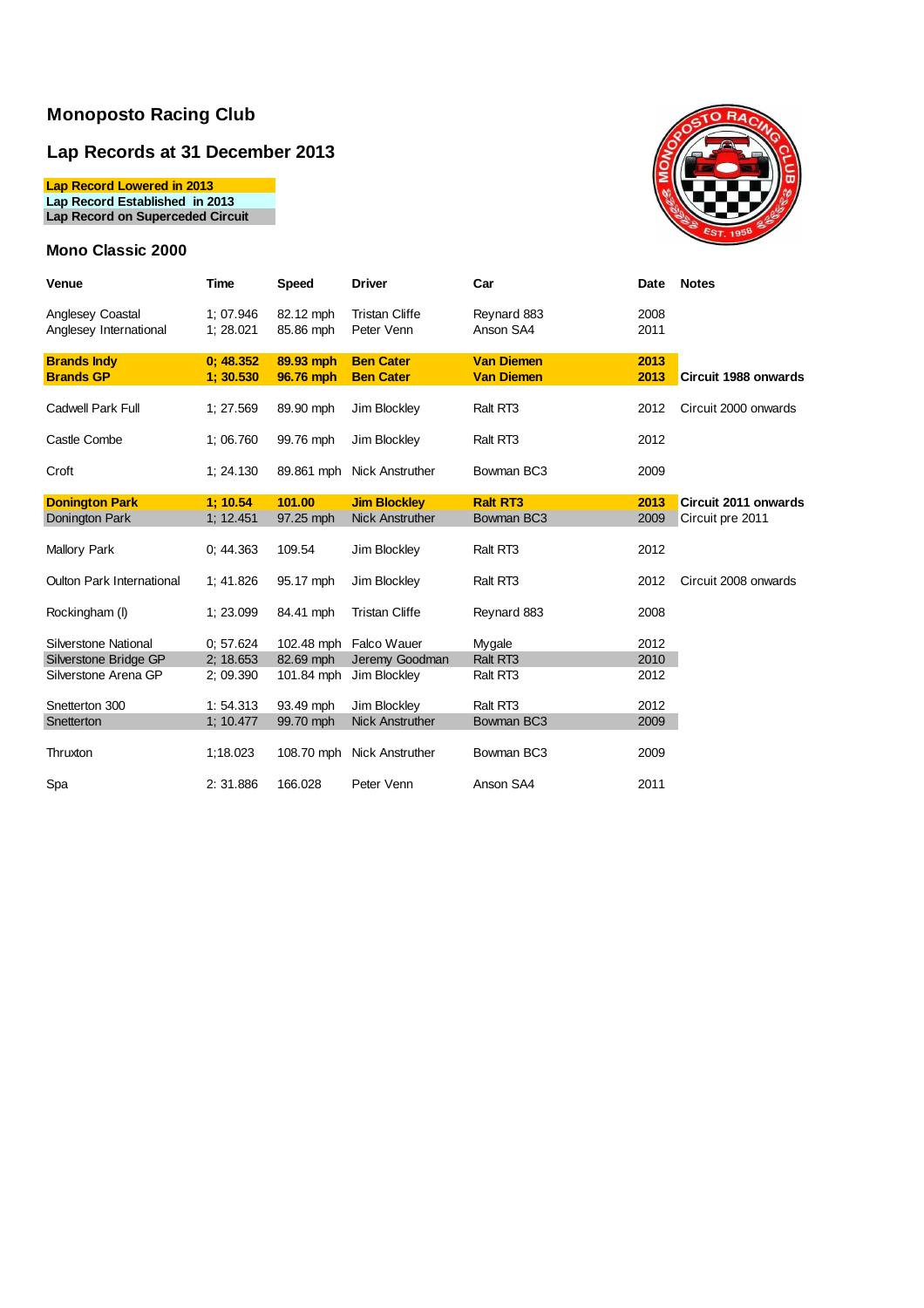## **Lap Records at 31 December 2013**

**Lap Record Lowered in 2013**

**Lap Record Established in 2013**

**Lap Record on Superceded Circuit**

### **Mono 1800**



| Venue                            | Time      | Speed     | <b>Driver</b>              | Car                     | Date | <b>Notes</b>         |
|----------------------------------|-----------|-----------|----------------------------|-------------------------|------|----------------------|
| Anglesey Coastal                 | 1; 11.070 | 78.51 mph | John Loebell               | Van Diemen RF00         | 2010 |                      |
| Anglesey International           | 1; 33.699 | 80.66 mph | Jeremy Timms               | Mygales                 | 2011 |                      |
| Anglesey                         | 0;46.629  | 81.60 mph | John Loebell               | Van Diemen RF00         | 2004 |                      |
| <b>Brands Indy</b>               | 0:48.902  | 88.92 mph | Ewen Sergison              | Swift SC99Z             | 2012 |                      |
| <b>Brands GP</b>                 | 1; 34.268 | 92.92 mph | Ewen Sergison              | Swift SC99Z             | 2012 | Circuit 1988 onwards |
| Cadwell Park Full                | 1; 31.270 | 86.26 mph | Ewen Sergison              | Swift SZ99              | 2011 | Circuit 2000 onwards |
| <b>Castle Combe</b>              | 1; 12.307 | 92.10 mph | <b>John Whitbourn</b>      | <b>Ray GRS02</b>        | 2013 |                      |
| Croft                            | 1; 27.231 | 86.67 mph | Peter Bragg                | Nemisis Mygale SJ00     | 2010 |                      |
| Donington Park                   | 1; 13.357 | 97.12 mph | Jeremy Timms               | Mygale                  | 2012 | Circuit 2011 onwards |
| Donington Park                   | 1; 16.839 | 91.70 mph | Peter Bragg                | Mygale SJ00             | 2009 | Circuit pre 2011     |
| Lydden                           | 0:44.9    | 80.18 mph | Rob Manger                 | Swift SC94R             | 2000 |                      |
| <b>Mallory Park</b>              | 0;48.309  |           | 100.60 mph Jeremy Unsworth | Van Diemen RF99         | 2004 |                      |
| <b>Oulton Park International</b> | 1:47.636  | 90.03 mph | <b>Ewen Sergison</b>       | <b>Swift SC99Z</b>      | 2013 | Circuit 2008 onwards |
| <b>Oulton Park Island</b>        | 1; 30.760 | 88.29 mph | Jeremy Unsworth            | Van Diemen RF99         | 2004 |                      |
| <b>Oulton Park Fosters</b>       | 1; 04.677 | 92.06 mph | <b>Philip House</b>        | Formula Vauxhall Junior | 2002 |                      |
| Pembrey                          | 1; 00.805 | 86.20 mph | Geoff Fern                 | Van Diemen RF 99        | 2004 |                      |
| Rockingham (s)                   | 1:46.536  | 82.55 mph | <b>Philip House</b>        | Formula Vauxhall Junior | 2002 |                      |
| Rockingham (I)                   | 1; 30.655 | 77.38 mph | Jim Timms                  | Van Dieman FX           | 2008 |                      |
| Silverstone National             | 1; 00.660 | 97.35 mph | Ewen Sergison              | Swift SC99Z             | 2012 |                      |
| Silverstone International        | 1; 35.160 | 85.08 mph | Steven Griffin             | Van Diemen RF88         | 2003 |                      |
| Silverstone Arena GP             | 2: 16.731 | 96.37 mph | John Whitbourn             | Ray GRS02               | 2012 |                      |
| Silverstone GP                   | 2; 10.316 | 88.23mph  | Roberto Tirone             | Van Diemen RF98         | 2005 |                      |
| Snetterton 300                   | 1; 59.896 | 89.14 mph | Ewen Sergison              | Swift SC99Z             | 2011 |                      |
| Snetterton                       | 1; 15.046 | 93.63 mph | <b>Philip House</b>        | Formula Vauxhall Junior | 2002 |                      |
| Thruxton                         | 1: 24.446 |           | 100.43 mph John Whitbourn  | Ray GRS 02Z             | 2009 |                      |
| <b>Spa</b>                       | 2:44.766  |           | 153.032 kph Matt Hayes     | <b>Jamun M97</b>        | 2013 |                      |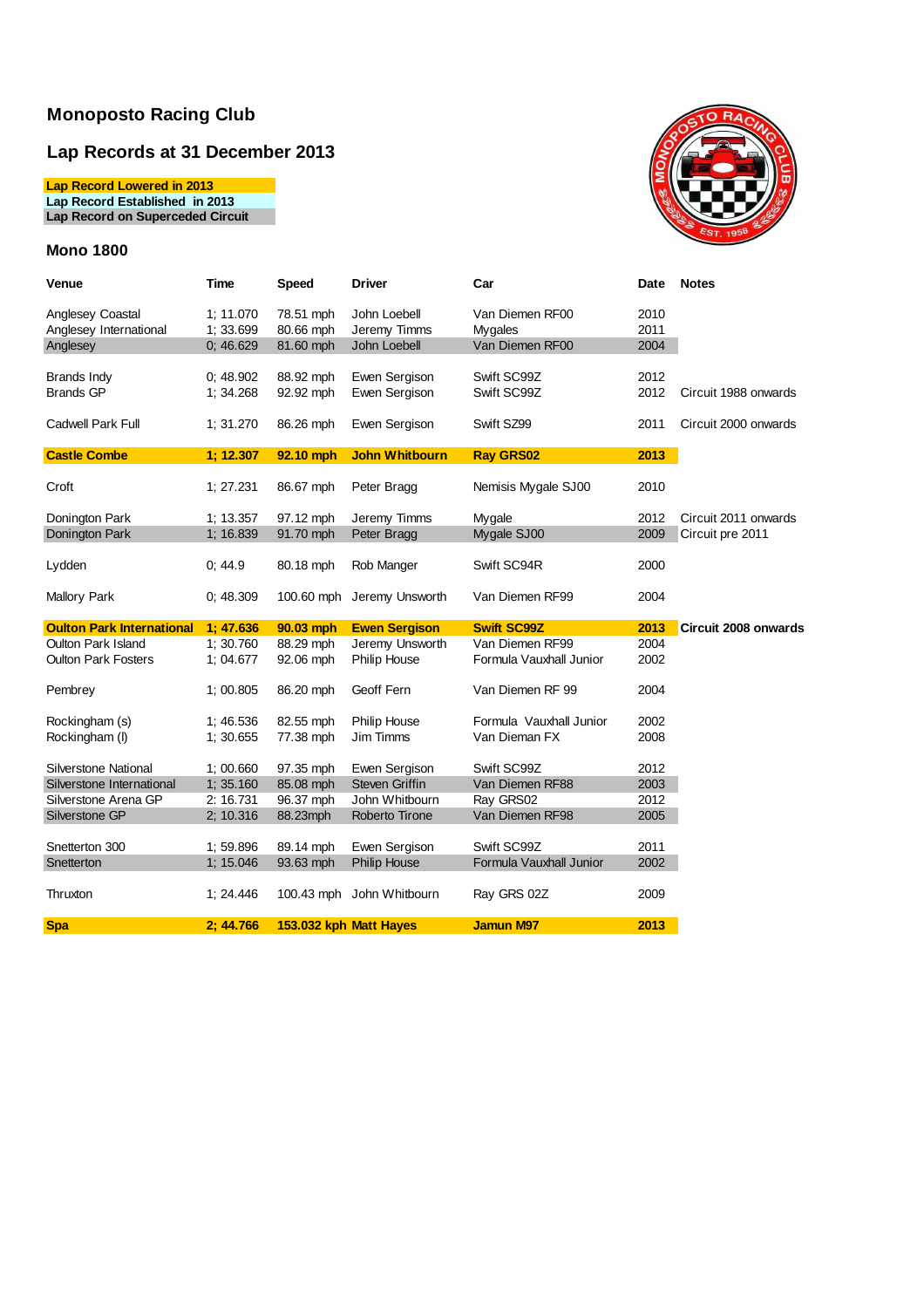### **Lap Records at 31 December 2013**

**Lap Record Lowered in 2013 Lap Record Established in 2013 Lap Record on Superceded Circuit**

#### **Mono Ztec**



| Venue                            | Time      | <b>Speed</b> | <b>Driver</b>         | Car                | Date | <b>Notes</b>                |
|----------------------------------|-----------|--------------|-----------------------|--------------------|------|-----------------------------|
| <b>Brands Indy</b>               | 0:50.913  | 85.41 mph    | <b>Julian Hoskins</b> | <b>Vector TF93</b> | 2013 |                             |
| <b>Brands GP</b>                 | 1: 42.351 | 85.58 mph    | <b>Marcus Sheard</b>  | Mygale SJ00        | 2013 | Circuit 1988 onwards        |
|                                  |           |              |                       |                    |      |                             |
| <b>Castle Combe</b>              | 1:15.858  | 87.79 mph    | <b>Marcus Sheard</b>  | Mygale SJ00        | 2013 |                             |
|                                  |           |              |                       |                    |      |                             |
| <b>Donington Park</b>            | 1:16.336  | 95.56 mph    | <b>Matt Haves</b>     | Jamun              | 2013 | <b>Circuit 2011 onwards</b> |
|                                  |           |              |                       |                    |      |                             |
| <b>Oulton Park International</b> | 1:50.783  | 87.48 mph    | <b>Marcus Sheard</b>  | Mygale SJ00        | 2013 | Circuit 2008 onwards        |
|                                  |           |              |                       |                    |      |                             |
| Silverstone Arena GP             | 2: 21.237 | 93.30 mph    | <b>Rvan Haves</b>     | Jamus T25          | 2013 |                             |
|                                  |           |              |                       |                    |      |                             |
| <b>Snetterton 300</b>            | 2: 11.977 | 80.98 mph    | <b>Dane Catanzaro</b> | Mygale SJ00        | 2013 |                             |
|                                  |           |              |                       |                    |      |                             |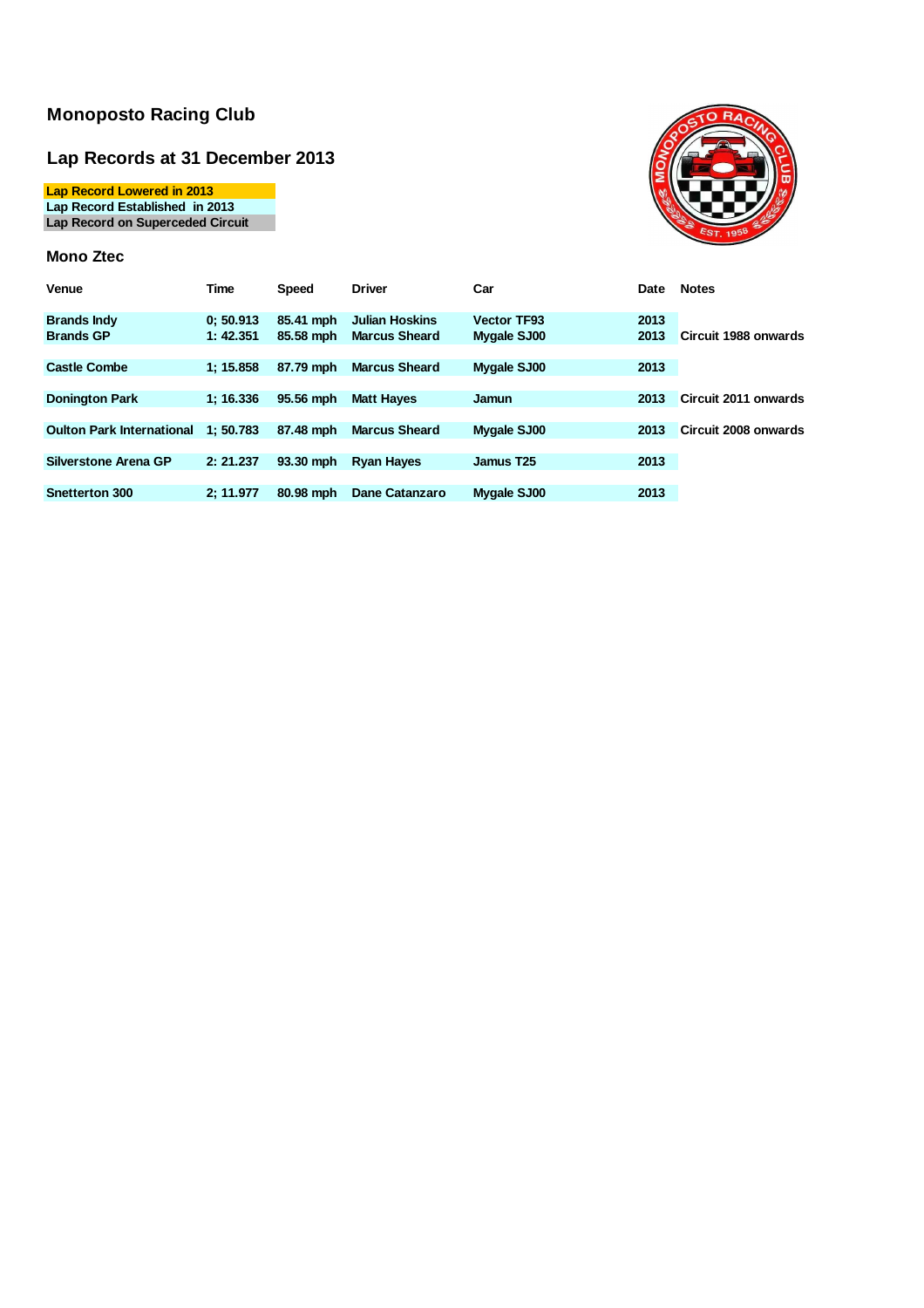## **Lap Records at 31 December 2013**

**Lap Record Lowered in 2013**

**Lap Record Established in 2013**

**Lap Record on Superceded Circuit**

### **Mono 1600**



| Venue                            | Time      | Speed                  | Driver                   | Car                     | Date | <b>Notes</b>         |
|----------------------------------|-----------|------------------------|--------------------------|-------------------------|------|----------------------|
| Anglesey Coastal                 | 1; 11.261 | 78.30 mph              | Ewen Sergison            | Swift SC99K             | 2008 |                      |
| Anglesey International           | 1; 39.358 | 76.08 mph              | <b>Nigel Davers</b>      | Van Diemen RF89         | 2011 |                      |
| Anglesey                         | 0; 47.402 | 80.27 mph              | Geoff Fern               | Van Diemen RF89         | 2006 |                      |
|                                  |           |                        |                          |                         |      |                      |
| Brands Indy                      | 0:50.944  | 86.65 mph              | Jeremy Timms             | Van Diemen RF88         | 2003 |                      |
| <b>Brands GP</b>                 | 1; 41.557 | 86.25 mph              | <b>Nigel Davers</b>      | Van Diemen RF89         | 2011 | Circuit 1988 onwards |
| <b>Brands GP</b>                 | 1; 39.90  | 94.18 mph              | <b>Francis Phillips</b>  | Phoenix 001B            | 1987 |                      |
|                                  |           |                        |                          |                         |      |                      |
| <b>Cadwell Park Full</b>         | 1; 32.51  | 84.44 mph              | Jason Timms              | Lola T644E              | 2000 | Circuit 2000 onwards |
| <b>Cadwell Park Club</b>         | 1:05.50   | 81.14 mph              | Kevin Pope               | Reynard SF78            | 1990 |                      |
|                                  |           |                        |                          |                         |      |                      |
| Castle Combe                     | 1; 12.36  | 92.03 mph              | Simon Davey              | Reynard FF83            | 1999 |                      |
| Croft                            |           |                        |                          |                         | 2002 |                      |
|                                  | 1; 28.74  | 86.00 mph              | John Pinkney             | Reynard Ford            |      |                      |
| Donington Park                   | 1; 15.150 | 94.80 mph              | <b>Nigel Davers</b>      | Van Diemen RF89         | 2012 | Circuit 2011 onwards |
| Donington Park                   | 1; 17.30  | 91.14 mph              | Kevin Pope               | Reynard SF82            | 1989 | Circuit pre 2011     |
|                                  |           |                        |                          |                         |      |                      |
| Knockhill                        | 1;00.43   | 77.44 mph              | Dave McVerry             | Lola T644E              | 1992 |                      |
|                                  |           |                        |                          |                         |      |                      |
| Lydden                           | 0; 42.70  | 84.31 mph              | Peter Cocks              | Van Diemen RF88         | 1995 |                      |
|                                  |           |                        |                          |                         |      |                      |
| Mallory Park                     | 0:47.773  |                        | 101.73 mph Amnon Needham | Van Diemen RF32         | 2002 |                      |
|                                  |           |                        |                          |                         |      |                      |
| Oulton Park International        | 1; 50.217 | 87.92 mph              | <b>Martin Short</b>      | Van Diemen RF01         | 2011 | Circuit 2008 onwards |
| <b>Oulton Park International</b> | 1;49.42   | 91.29 mph              | <b>Peter Cocks</b>       | Van Diemen RF88         | 1996 | Circuit pre 2008     |
| Oulton Park Island               | 1; 32.45  | 91.97 mph              | Jason Timms              | Lola T644               | 2000 |                      |
| <b>Oulton Park Fosters</b>       | 1;05.75   | 90.56 mph              | Geoff Jones              | Phoenix 002             | 1997 |                      |
|                                  |           |                        |                          |                         |      |                      |
| Pembrey                          | 0:59.85   | 84.87 mph              | Simon Davey              | Reynard FF83            | 1999 |                      |
|                                  |           |                        |                          |                         |      |                      |
| Rockingham (s)                   | 1; 47.310 | 82.19 mph              | Jason Timms              | Lola T644E              | 2002 |                      |
| Rockingham (I)                   | 1; 27.226 | 80.42 mph              | Ewen Sergison            | Swift SC99              | 2008 |                      |
|                                  |           |                        |                          |                         |      |                      |
| <b>Silverstone Stowe</b>         | 0; 40.68  | 70.44 mph              | Peter Cocks              | Van Diemen RF88         | 1996 |                      |
| <b>Silverstone National</b>      | 1; 03.09  | 93.52 mph              | Adrian Wright            | AW1                     | 2000 |                      |
| Silverstone International        | 1; 31.897 | 88.10 mph              | Peter Daly               | Reynard FF1600          | 2003 |                      |
| Silverstone Arena GP             | 2: 23.097 | 92.06 mph              | Geoff Fern               | Vauxhall Formula Junior | 2012 |                      |
| Silverstone GP                   | 2; 09.040 | 89.10mph               | Jeremy Timms             | Van Diemen RF89         | 2005 |                      |
|                                  |           |                        |                          |                         |      |                      |
| Snetterton 300                   | 2:06.511  | 84.48 mph              | Nigel Davers             | Van Diemen RF89         | 2011 |                      |
| Snetterton                       | 1; 14.98  | 93.72 mph              | Simon Davey              | Reynard FF83            | 1999 |                      |
| Thruxton                         | 1:22.56   | 102.56 mph Kevin Pope  |                          |                         | 1989 |                      |
|                                  |           |                        |                          | Reynard SF82            |      |                      |
| Spa                              | 2; 42.705 | 154.970 kph Geoff Fern |                          | Vauxhall Formula Junior | 2012 |                      |
|                                  |           |                        |                          |                         |      |                      |